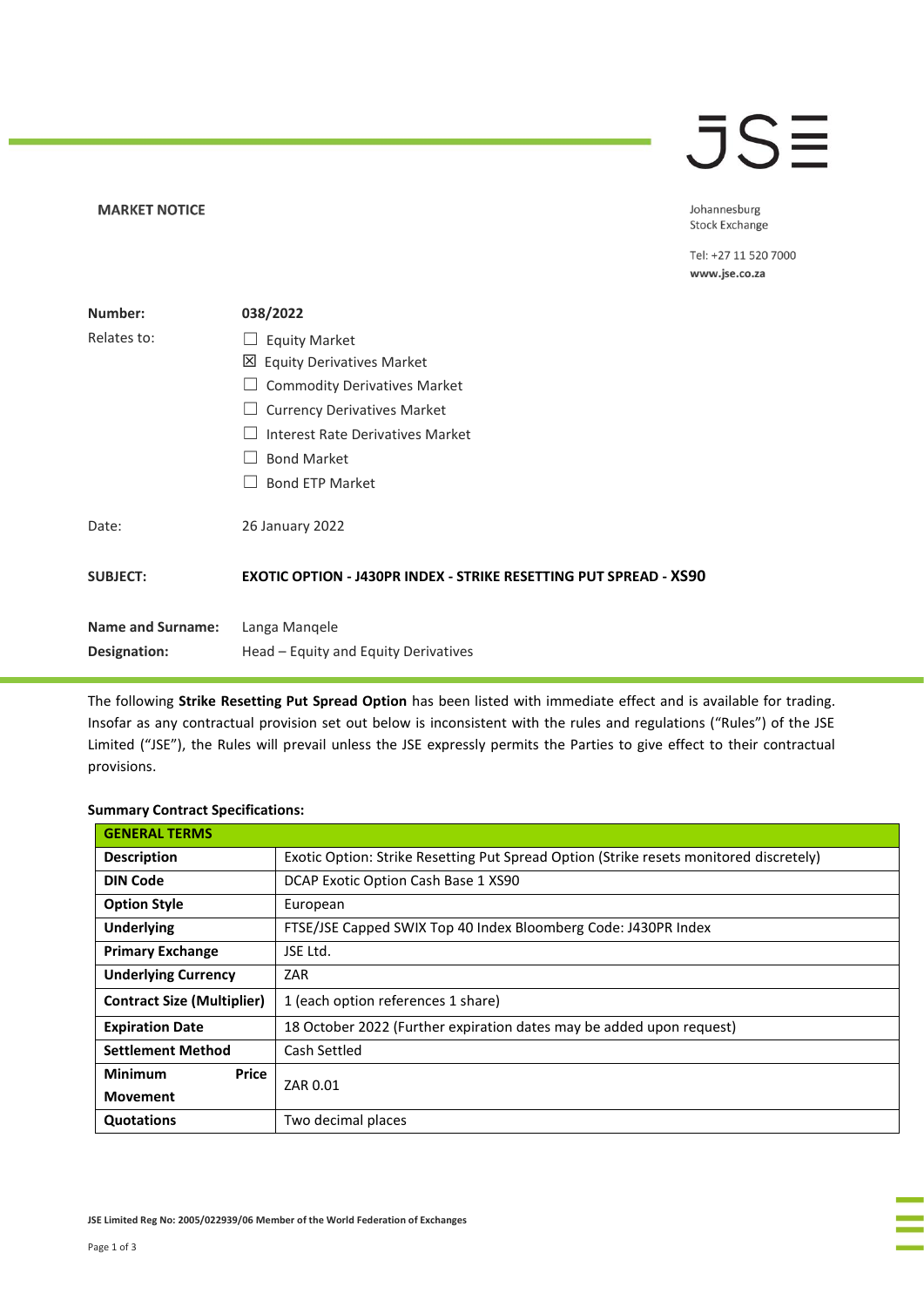## $JSE$

| <b>Strike Price Reset Event</b>               |                                                                                                     |  |
|-----------------------------------------------|-----------------------------------------------------------------------------------------------------|--|
|                                               | Means, in respect of the Index, if, at a Strike Price Reset Valuation Time on a Strike Price Reset  |  |
|                                               | Determination Day, the level of the Index (as published by the JSE) is equal to or greater than:    |  |
|                                               | Strike Price Reset Level 1, the Strike Prices of both Options are increased to Strike Price<br>a)   |  |
|                                               | Reset Value 1                                                                                       |  |
|                                               | For the avoidance of doubt:                                                                         |  |
|                                               | the Strike Price can only reset upwards, never downwards; and<br>a)                                 |  |
|                                               | A Strike Price Reset Event can only occur once in respect of any given Strike Price Reset<br>b)     |  |
|                                               | Level.                                                                                              |  |
| <b>Strike Price Reset Levels</b>              | 1. 107.00% (20,775.08) of the Initial Index Reference Level                                         |  |
|                                               | Option 1 - 104.86% (20,359.58) and Option 2 - 97.37% (18,905.32) of the Initial<br>1.               |  |
| <b>Strike Price Reset Values</b>              | Index Reference Level respectively                                                                  |  |
| <b>Strike</b><br><b>Price</b><br><b>Reset</b> | Means each scheduled Trading Day from (and including) the Trade Date, to (and including) the        |  |
| <b>Determination Days</b>                     | Final Reset Date.                                                                                   |  |
| <b>Strike</b><br><b>Price</b><br>Valuation    | The Scheduled Closing Time on the JSE.                                                              |  |
| <b>Time</b>                                   |                                                                                                     |  |
| <b>Final Reset Date</b>                       | 18 October 2022                                                                                     |  |
| <b>TERMS &amp; CONDITIONS - OPTION 1</b>      |                                                                                                     |  |
| <b>Type</b>                                   | Put                                                                                                 |  |
| <b>Buyer</b>                                  | Is the party that is the Long Party to the Can-Do option                                            |  |
| Seller                                        | Is the party that is the Short Party to the Can-Do option                                           |  |
| <b>Strike Price</b>                           | 98.00% (19,027.64) of the Initial Index Reference Level                                             |  |
| <b>TERMS &amp; CONDITIONS - OPTION 2</b>      |                                                                                                     |  |
| <b>Type</b>                                   | Put                                                                                                 |  |
| <b>Buyer</b>                                  | Is the party that is the Short Party to the Can-Do option                                           |  |
| <b>Seller</b>                                 | Is the party that is the Long Party to the Can-Do option                                            |  |
| <b>Strike Price</b>                           | 91.00% (17,668.52) of the Initial Index Reference Level                                             |  |
| <b>PROCEDURE FOR EXERCISE</b>                 |                                                                                                     |  |
| <b>Automatic Exercise</b>                     | Applicable. For the avoidance of doubt, Option 1 and Option 2 will be automatically exercised       |  |
|                                               | (either together or separately) where the Strike Price Differential for that Option is greater than |  |
|                                               | zero.                                                                                               |  |
| <b>Valuation and Expiration</b>               | Official closing time as published by the Underlying Listed Exchange on the Final Valuation Date.   |  |
| <b>Time</b>                                   | Note: If the official closing time of the underlying exchange falls outside the JSE trading hours,  |  |
|                                               | the contract will close-out on the following JSE business day using the previous day's official     |  |
|                                               | closing price.                                                                                      |  |
| <b>Expiration and Valuation</b>               | 18 October 2022 (Further expiration dates may be added upon request)                                |  |
| Date                                          |                                                                                                     |  |
| <b>Reference Level</b>                        | The level of the Underlying (as published by the JSE) at the Valuation Time on the Valuation Date   |  |
| <b>SETTLEMENT TERMS</b>                       | Date(s)                                                                                             |  |
| <b>Cash Settlement</b>                        | Applicable                                                                                          |  |
| <b>Settlement Currency</b>                    | South African Rand (ZAR)                                                                            |  |
|                                               |                                                                                                     |  |